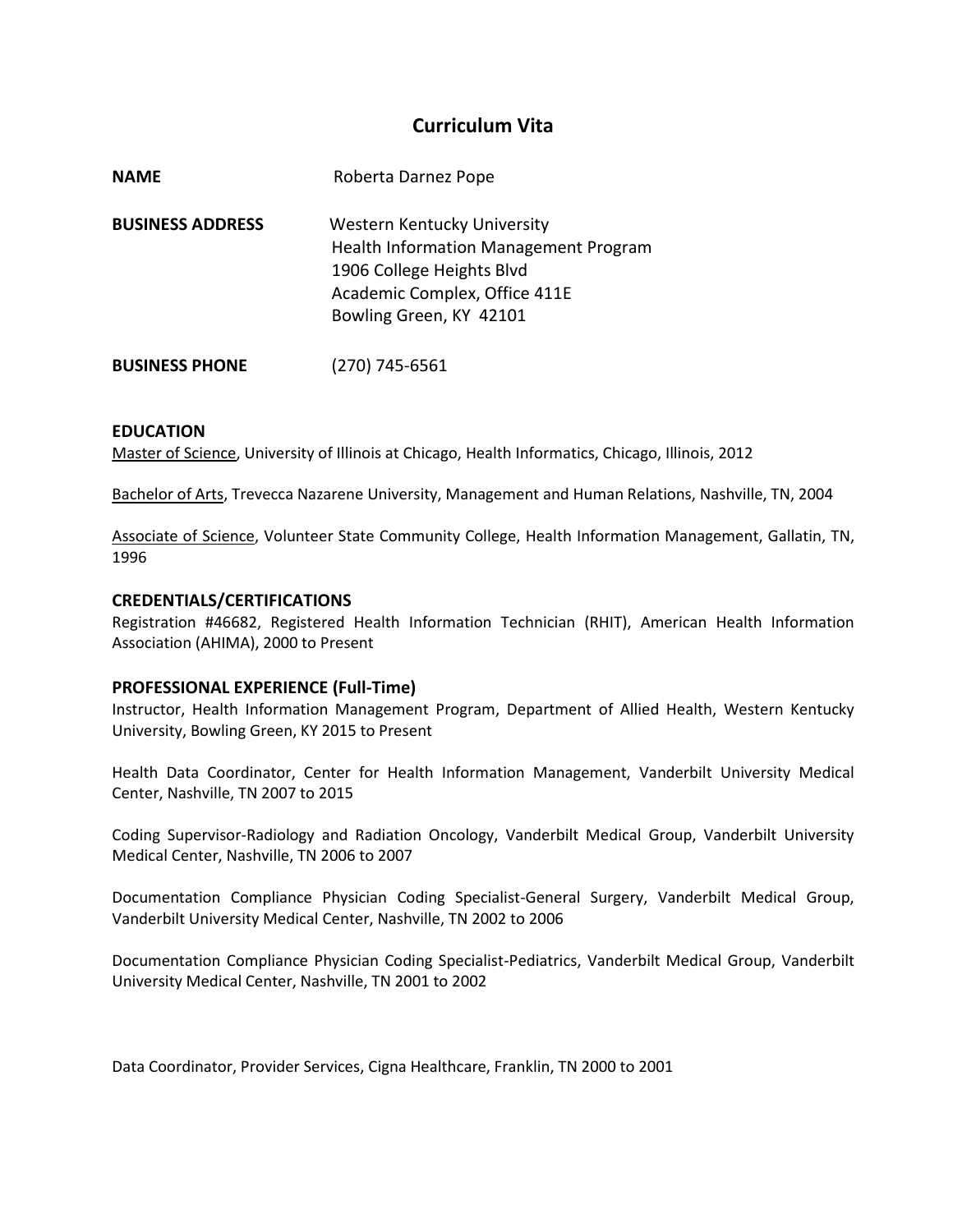Medical Records Analyst, Medical Information Services, Vanderbilt University Medical Center, Nashville, TN 1995 to 2000

# **PROFESSIONAL EXPERIENCE (Part-Time)**

Coding Coordinator, The Tennessee Chapter of National American Academy of Pediatrics (TNAAP), Nashville, TN 2014 to 2015

Adjunct Instructor, Health Information Management Program (associate degree), National College, Madison, TN 2013 to 2015

# **TEACHING EXPERIENCE**

- Capstone PPE
- Computer Systems in Health Information Management
- Electronic Medical Record
- Exam Prep Success
- Health Care Payment Systems
- Health Data Content and Structure
- Health Data Management and Analytics
- Health Informatics Research
- Legal Issues
- Medical Terminology
- Pharmacology and Laboratory Diagnostics
- Statistics in Health Information Management

# **ON-LINE COURSE DEVELOPMENT EXPERIENCE**

- Health Data Management and Analytics
- Computer Systems in Health Information Management

# **PROFESSIONAL AFFILIATIONS**

American Health Information Management Association (AHIMA) Member, 1995 to Present Tennessee Health Information Management Association (THIMA) Member, 1995 to Present

#### **PROFESSIONAL SERVICE**

M.A.S.T.E.R Plan Facilitator, Fall 2018

Commission on Accreditation for Health Informatics and Information Management Education (CAHIIM) Peer Reviewer, August 2018 to Present

AHIMA Foundation Research Network Member, August 2018 to Present

Western Kentucky University (WKU) College of Health and Human Services (CHHS) Public Health Research Team, 2017 to Present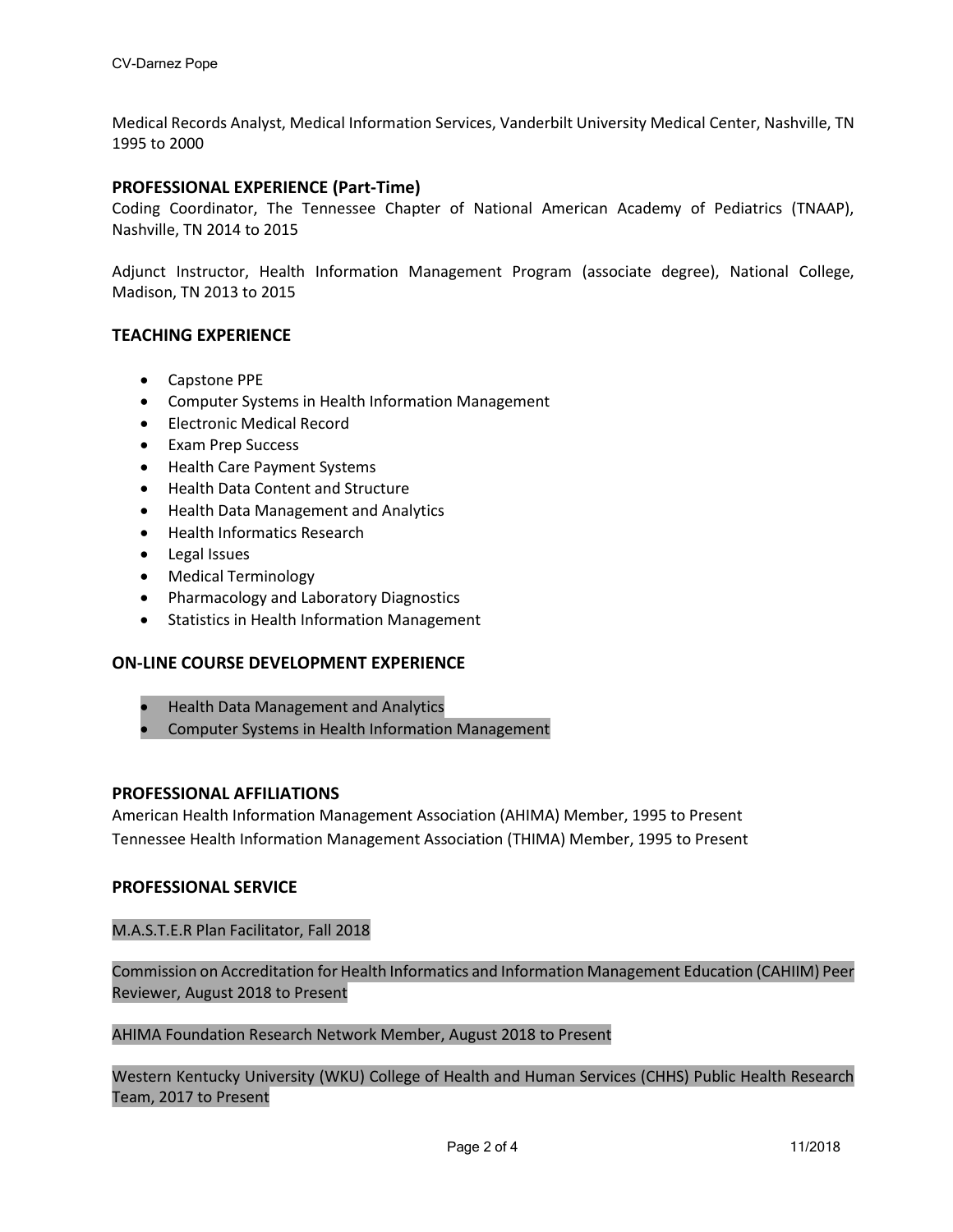### 48th Annual Student Research Conference Volunteer Judge (Poster Session 28), March 2018

#### WKU Fall Forensics Tournament Volunteer Judge, September 2017

AHIMA Consumer Engagement House of Delegates Task Force Member (AHIMA Consumer

Engagement Practice Council Member), 2017

Discover WKU @ Hopkinsville, KY, 2015

Discover WKU@ Lexington, KY, 2015

Discover WKU@ Louisville, KY, 2015

AHIMA VLab Strategic Advisory Committee Member, 2017 to 2018

WKU Health Information Management Program Advisory Board Member, 2015 to Present

WKU Health Information Management Curriculum Committee, 2015 to Present

National College of Business and Technology Health Information Management Program Advisory Board Member, 2015

AHIMA Mentor, 2012 to Present

# **CONFERENCES ATTENDED/CONTINUED EDUCATION (Last 3 Years)**

CHHS Research Methods Workshop (Internal Grants), November 2018

CHHS Research Methods Workshop (Tanzania Research Collaborations), September 2018

How to Code Qualitative Data- Offered by WKU EALR department, August 2018

FDI/AOE 2018, In-Person Meeting, (Various Domains), 38 Credit Hours, July 2018

CHHS Research Methods Workshop (Administering a Research Questionnaire Using Software), April 2018

WKU Student Success Summit, February 2018

CHHS Research Methods Workshop (Student Authorship), December 2017

Certified Health Data Analytics Exam Prep Workshop, In-Person Meeting, (Clinical Data Management Domain), 14 Credit Hours, October 2016

CHHS Research Methods Workshop (Lower Level Resilience is Correlated with TBI, PTSD, and Depression in Student Veterans), October 2016